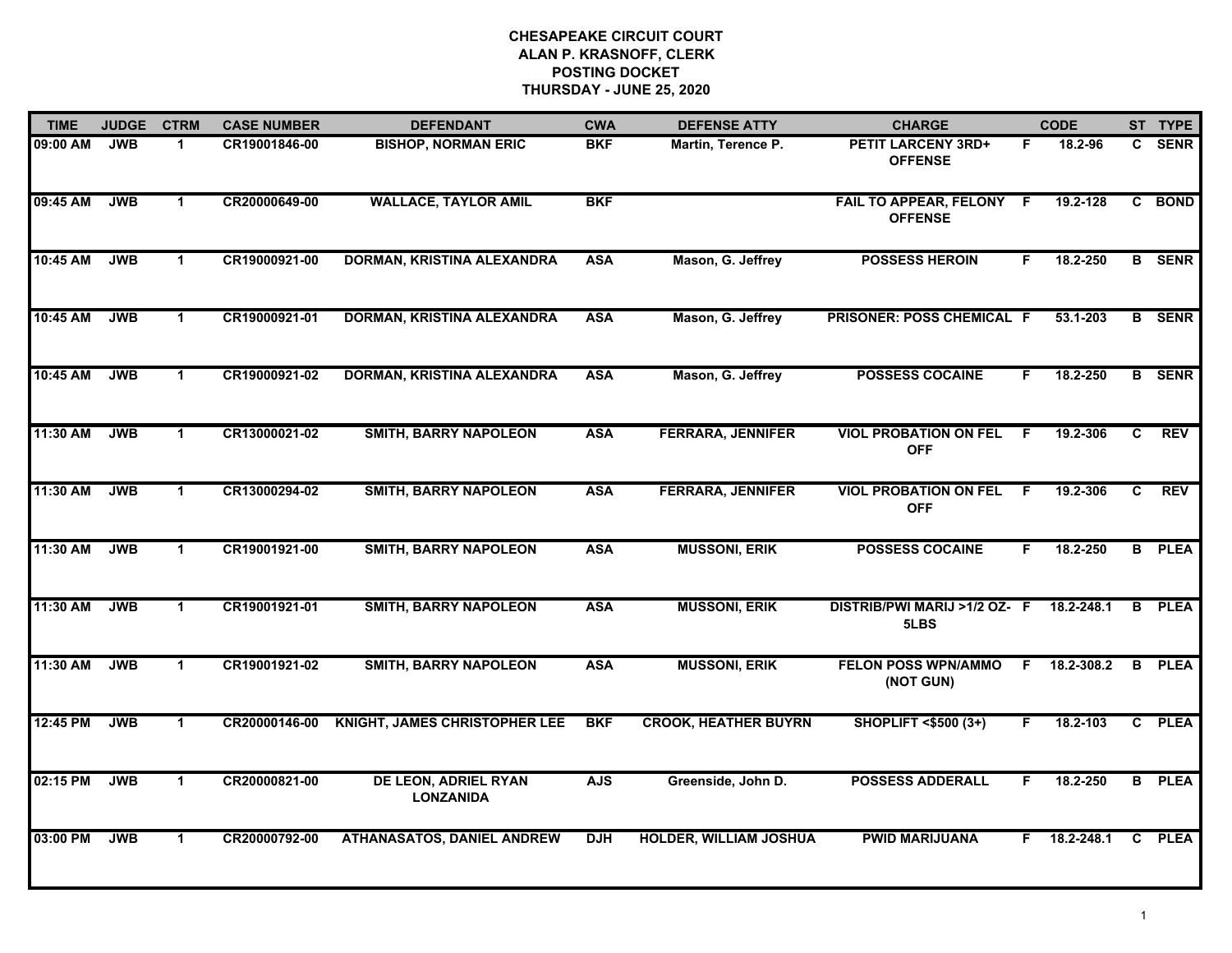| <b>TIME</b>   | <b>JUDGE</b> | <b>CTRM</b>    | <b>CASE NUMBER</b> | <b>DEFENDANT</b>                  | <b>CWA</b> | <b>DEFENSE ATTY</b>         | <b>CHARGE</b>                                         |              | <b>CODE</b> |    | ST TYPE       |
|---------------|--------------|----------------|--------------------|-----------------------------------|------------|-----------------------------|-------------------------------------------------------|--------------|-------------|----|---------------|
| 03:00 PM      | <b>JWB</b>   | 1.             | CR20000792-01      | <b>ATHANASATOS, DANIEL ANDREW</b> | <b>DJH</b> | HOLDER, WILLIAM JOSHUA      | <b>TRESPASS AFTER</b><br><b>FORBIDDEN</b>             | М            | 18.2-119    | C. | <b>PLEA</b>   |
| 03:30 PM      | <b>JWB</b>   | $\mathbf{1}$   | CR10001623-01      | <b>CROWDER, HAROLD KEITH; III</b> | <b>MEB</b> | <b>CROOK, HEATHER BUYRN</b> | <b>PROB VIOL GRAND</b><br><b>LARCENY</b>              | F.           | 19.2-306    | C  | <b>REV</b>    |
| 03:30 PM      | <b>JWB</b>   | $\mathbf 1$    | CR13001008-02      | <b>CROWDER, HAROLD KEITH; III</b> | <b>MEB</b> | <b>CROOK, HEATHER BUYRN</b> | PROB VIOL G LARCENY MTR F<br><b>VEH</b>               |              | 19.2-306    | C. | <b>REV</b>    |
| 04:00 PM      | <b>JWB</b>   | 1.             | CR20000258-00      | <b>COLEMAN, TYQUAN ALONZO</b>     | <b>MAP</b> | Martin, Terence P.          | <b>GRAND LARCENY: AUTO</b><br><b>THEFT</b>            | -F           | 18.2-95     |    | <b>B</b> SENR |
| 04:00 PM      | <b>JWB</b>   | $\mathbf 1$    | CR20000258-02      | <b>COLEMAN, TYQUAN ALONZO</b>     | <b>MAP</b> | Martin, Terence P.          | <b>FAIL STOP SCENE OF</b><br><b>ACCIDENT</b>          | М            | 46.2-896    |    | <b>B</b> SENR |
| 04:30 PM      | <b>JWB</b>   | $\mathbf 1$    | CR19001570-04      | <b>ROBINSON, DEDDRICK DWIGHT</b>  | <b>AMF</b> | <b>FERRARA, JENNIFER</b>    | <b>VIOL PROBATION ON FEL</b><br><b>OFF</b>            | F.           | 19.2-306    | C  | <b>REV</b>    |
| 09:00 AM MATA |              | $\overline{2}$ | CR20000819-00      | <b>RIDDICK, JESSICA RAE</b>       | <b>ALN</b> | Black, Hugh E.; III         | <b>POSSESS COCAINE</b>                                | F.           | 18.2-250    |    | C PLEA        |
| 09:00 AM MATA |              | $\mathbf{2}$   | CR20000819-01      | <b>RIDDICK, JESSICA RAE</b>       | <b>ALN</b> | Black, Hugh E.; III         | <b>POSSESS HEROIN</b>                                 | F.           | 18.2-250    |    | C PLEA        |
| 09:00 AM MATA |              | $\overline{2}$ | CR20000819-02      | <b>RIDDICK, JESSICA RAE</b>       | <b>ALN</b> | Black, Hugh E.; III         | IDNTY THFT: OBT ID, AVOID M 18.2-186.3<br><b>ARST</b> |              |             |    | C PLEA        |
| 09:00 AM MATA |              | $\overline{2}$ | CR20000819-03      | <b>RIDDICK, JESSICA RAE</b>       | <b>ALN</b> | Black, Hugh E.; III         | <b>OBSTRUCT/RESIST W/O</b><br><b>FORCE</b>            | М            | 18.2-460    |    | C PLEA        |
| 09:30 AM MATA |              | $\overline{2}$ | CR20000470-00      | <b>JOHNSON, THOMAS WESLEY; II</b> | <b>ALN</b> |                             | <b>PETIT LARCENY 3RD OFF</b>                          | $\mathsf{F}$ | 18.2-103    |    | C ADAT        |
| 09:30 AM MATA |              | $\overline{2}$ | CR20000470-01      | <b>JOHNSON, THOMAS WESLEY; II</b> | <b>ALN</b> |                             | <b>PETIT LARCENY 3RD</b><br><b>CONSPIRE</b>           | F.           | 18.2-103    |    | C ADAT        |
| 09:30 AM MATA |              | $\mathbf{2}$   | CR20000470-02      | <b>JOHNSON, THOMAS WESLEY; II</b> | <b>ALN</b> |                             | PETIT LARCENY 3RD OFF                                 | -F.          | 18.2-103    |    | C ADAT        |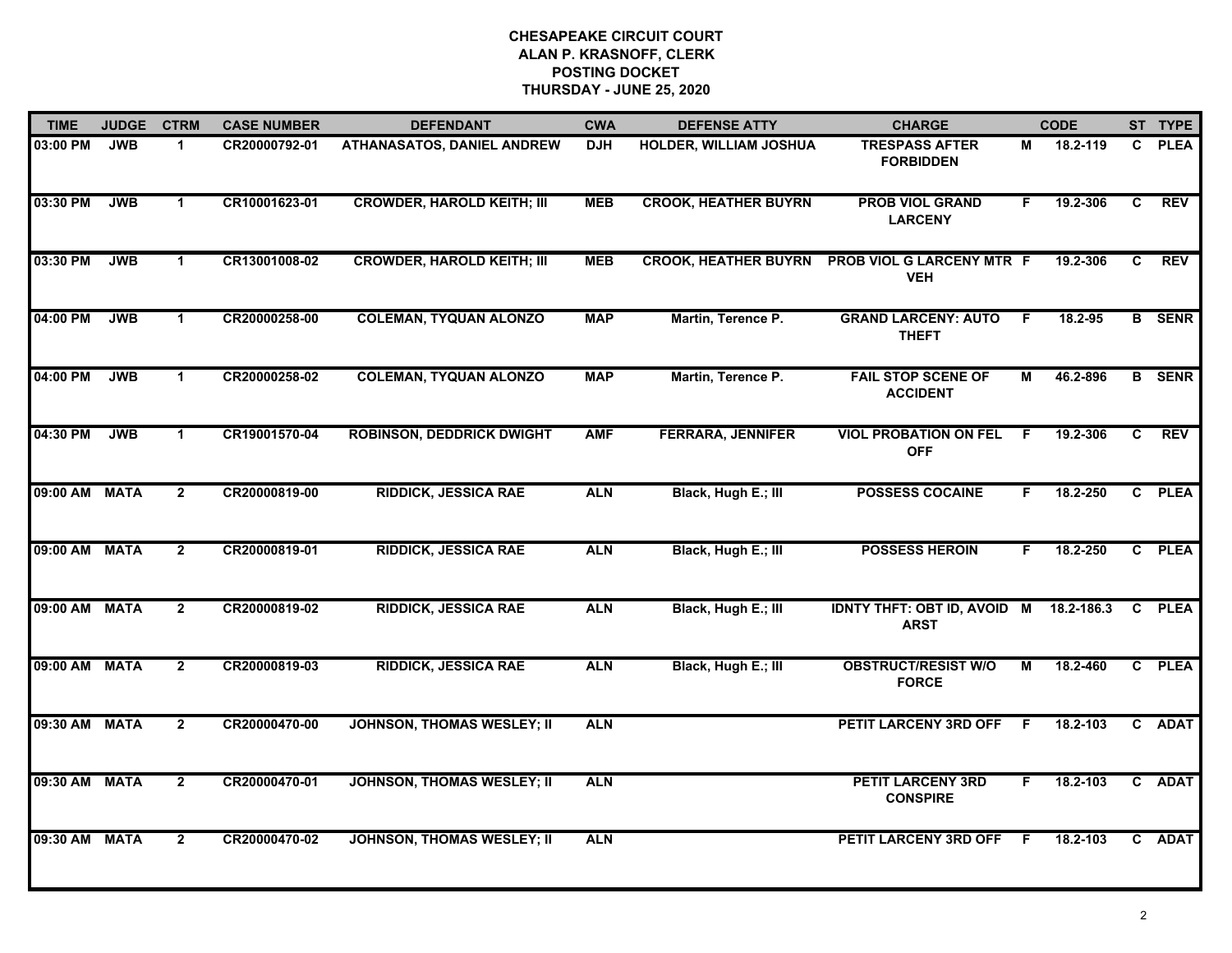| <b>TIME</b>   | <b>JUDGE</b> | <b>CTRM</b>    | <b>CASE NUMBER</b> | <b>DEFENDANT</b>                   | <b>CWA</b> | <b>DEFENSE ATTY</b>         | <b>CHARGE</b>                                       |    | <b>CODE</b> |   | ST TYPE       |
|---------------|--------------|----------------|--------------------|------------------------------------|------------|-----------------------------|-----------------------------------------------------|----|-------------|---|---------------|
| 10:15 AM MATA |              | $\overline{2}$ | CR07000767-02      | <b>IRELAND, THOMAS LEE</b>         | <b>AMF</b> | <b>CROOK, HEATHER BUYRN</b> | <b>VIOL PROBATION ON FEL</b><br><b>OFF</b>          | -F | 19.2-306    | C | <b>REV</b>    |
| 10:15 AM MATA |              | $\overline{2}$ | CR07001659-02      | <b>IRELAND, THOMAS LEE</b>         | <b>AMF</b> | <b>CROOK, HEATHER BUYRN</b> | <b>VIOL PROBATION ON FEL</b><br><b>OFF</b>          | -F | 19.2-306    | C | <b>REV</b>    |
| 10:15 AM MATA |              | $\overline{2}$ | CR10001468-02      | <b>IRELAND, THOMAS LEE</b>         | <b>AMF</b> |                             | <b>VIOL PROBATION ON FEL</b><br><b>OFF</b>          | -F | 19.2-306    | C | <b>REV</b>    |
| 11:00 AM MATA |              | $\mathbf{2}$   | CR19002096-00      | <b>JONES, ERICA JUANITA</b>        | <b>BKF</b> | Winn, A. Robinson           | <b>SHOPLFT: ALTER PRICE</b><br>$<$ \$500 $(3+)$     | F  | 18.2-103    | B | <b>SENR</b>   |
| 11:30 AM MATA |              | $\overline{2}$ | CR19002092-00      | <b>HAROLD, CHARLIE WILLIAM; II</b> | <b>BKF</b> | Winn, A. Robinson           | <b>RECEIVE STOLEN GOODS</b><br>> \$500              | F. | 18.2-108    |   | <b>B</b> SENR |
| 12:00 PM      | <b>MATA</b>  | $\overline{2}$ | CR19002146-00      | <b>SAWYER, ESSENCE DIVINE</b>      | <b>BKF</b> | Winn, A. Robinson           | <b>FORGERY</b>                                      | F. | 18.2-172    | B | <b>SENR</b>   |
| 12:00 PM      | <b>MATA</b>  | $\mathbf{2}$   | CR19002146-01      | <b>SAWYER, ESSENCE DIVINE</b>      | <b>BKF</b> | Winn, A. Robinson           | <b>FORGERY</b>                                      | F. | 18.2-172    |   | <b>B</b> SENR |
| 12:00 PM      | <b>MATA</b>  | $\mathbf{2}$   | CR19002146-02      | <b>SAWYER, ESSENCE DIVINE</b>      | <b>BKF</b> | Winn, A. Robinson           | <b>UTTERING</b>                                     | F. | 18.2-172    |   | <b>B</b> SENR |
| 12:00 PM      | <b>MATA</b>  | $\overline{2}$ | CR19002146-03      | <b>SAWYER, ESSENCE DIVINE</b>      | <b>BKF</b> | Winn, A. Robinson           | <b>UTTERING</b>                                     | F  | 18.2-172    | B | <b>SENR</b>   |
| 12:00 PM      | <b>MATA</b>  | $\overline{2}$ | CR19002146-04      | <b>SAWYER, ESSENCE DIVINE</b>      | <b>BKF</b> | Winn, A. Robinson           | <b>OBTAIN MONEY FALSE</b><br><b>PRET &gt;=\$500</b> | F  | 18.2-178    |   | <b>B</b> SENR |
| 12:00 PM      | <b>MATA</b>  | $\overline{2}$ | CR19002146-05      | <b>SAWYER, ESSENCE DIVINE</b>      | <b>BKF</b> | Winn, A. Robinson           | <b>OBTAIN MONEY FALSE</b><br><b>PRET &gt;=\$500</b> | F. | 18.2-178    |   | <b>B</b> SENR |
| 12:40 PM      | <b>MATA</b>  | $\overline{2}$ | CR20000803-00      | <b>HALEY-HOLT, KELSEY MORGAN</b>   | <b>PLS</b> | <b>MAPP-JONES, SHARRI D</b> | <b>BOND APPEAL</b>                                  | O  | 19.2-124    |   | C BOND        |
| 02:00 PM      | <b>MATA</b>  | $\mathbf{2}$   | CR16000872-01      | <b>JONES, ASHLEY RAENEIL</b>       | <b>DLB</b> | Mason, G. Jeffrey           | <b>VIOL PROBATION ON FEL</b><br><b>OFF</b>          | F  | 19.2-306    | C | <b>REV</b>    |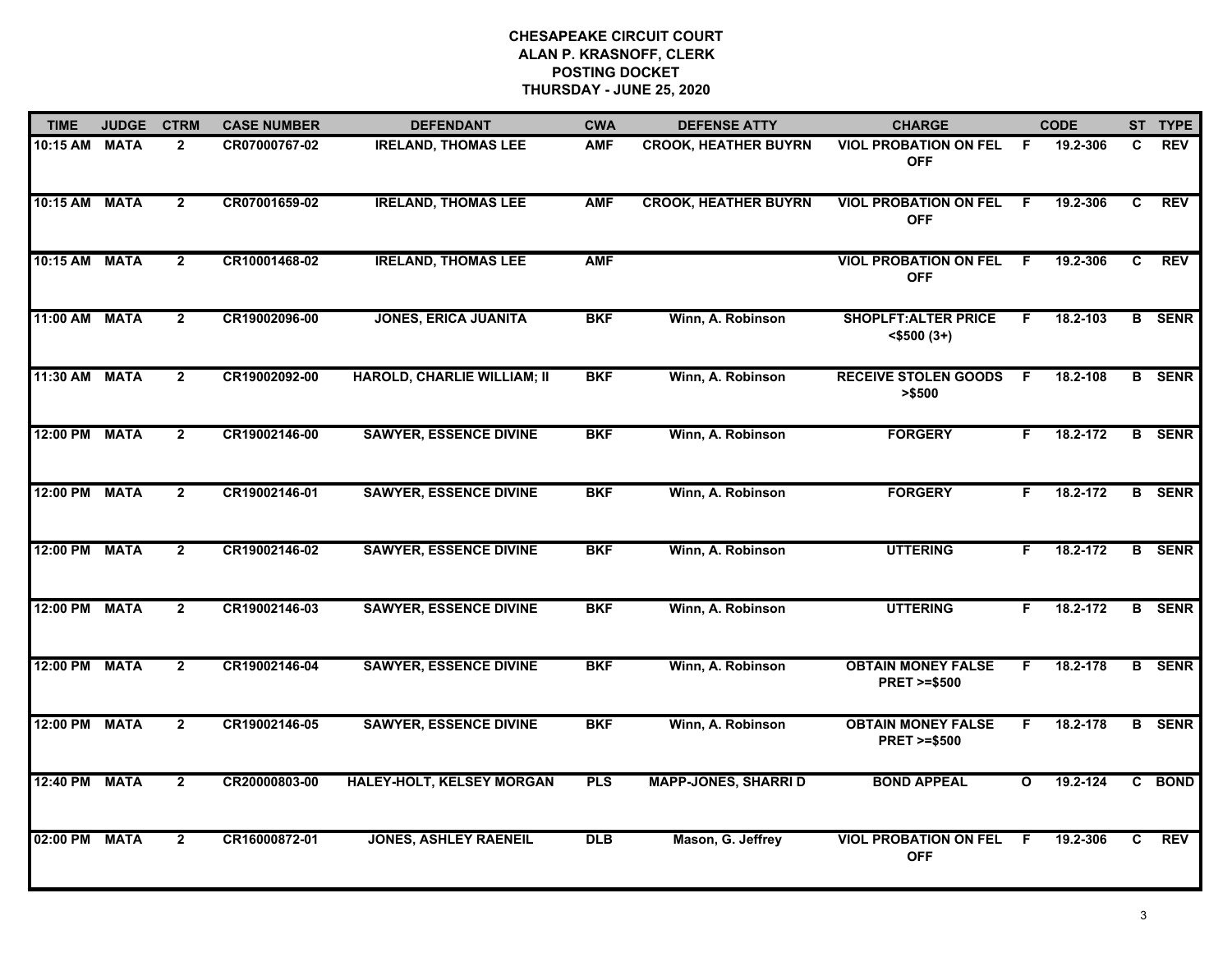| <b>TIME</b>   | <b>JUDGE</b> | <b>CTRM</b>    | <b>CASE NUMBER</b> | <b>DEFENDANT</b>                | <b>CWA</b> | <b>DEFENSE ATTY</b>                          | <b>CHARGE</b>                              |     | <b>CODE</b> |                | ST TYPE     |
|---------------|--------------|----------------|--------------------|---------------------------------|------------|----------------------------------------------|--------------------------------------------|-----|-------------|----------------|-------------|
| 02:30 PM MATA |              | $\overline{2}$ | CR08004205-01      | <b>SPELLER, JOSEPH JERMAINE</b> | <b>DLB</b> | Mason, G. Jeffrey                            | <b>VIOL PROBATION ON FEL</b><br><b>OFF</b> | -F  | 19.2-306    | C.             | <b>REV</b>  |
| 02:30 PM MATA |              | $\overline{2}$ | CR08004605-01      | <b>SPELLER, JOSEPH JERMAINE</b> | <b>DLB</b> | Mason, G. Jeffrey                            | <b>VIOL PROBATION ON FEL</b><br><b>OFF</b> | - F | 19.2-306    | C              | <b>REV</b>  |
| 02:30 PM MATA |              | $\overline{2}$ | CR08004606-01      | <b>SPELLER, JOSEPH JERMAINE</b> | <b>DLB</b> | Mason, G. Jeffrey                            | <b>VIOL PROBATION ON FEL</b><br><b>OFF</b> | F.  | 19.2-306    | $\overline{c}$ | <b>REV</b>  |
| 03:00 PM MATA |              | $\mathbf{2}$   | CR15001670-00      | <b>HOLMES, CALVIN LAWRENCE</b>  | <b>DLB</b> | PROTOGYROU, ANDREW A.                        | <b>VIOL PROBATION ON FEL</b><br><b>OFF</b> | -F  | 19.2-306    | в              | <b>REV</b>  |
| 03:30 PM MATA |              | $\overline{2}$ | CR15000447-01      | <b>TAYLOR, CRYSTAL</b>          | <b>DLB</b> | Buyrn, William E.                            | <b>VIOL PROBATION ON FEL</b><br><b>OFF</b> | F   | 19.2-306    | S              | <b>REV</b>  |
| 04:00 PM MATA |              | $\mathbf{2}$   | CR20000538-00      | <b>RIDDICK, JAVONN DEQUAN</b>   | <b>DLB</b> | Winn, A. Robinson                            | <b>PETIT LARCENY: 3RD+</b><br><b>CONV</b>  | F.  | 18.2-104    |                | C PLEA      |
| 04:00 PM MATA |              | $\overline{2}$ | CR20000538-02      | <b>RIDDICK, JAVONN DEQUAN</b>   | <b>DLB</b> | Winn, A. Robinson                            | <b>GRAND LARCENY &gt;=\$500</b>            | -F  | 18.2-95     | C.             | <b>PLEA</b> |
| 04:30 PM MATA |              | $\overline{2}$ | CR17000084-01      | <b>SALMON, SEAN BRADLEY</b>     | <b>WHC</b> | <b>ARRINGTON, DEBRACA</b><br><b>CHAVONNE</b> | <b>VIOL PROBATION ON FEL</b><br><b>OFF</b> | -F  | 19.2-306    | C              | <b>REV</b>  |
| 09:00 AM      | <b>RDS</b>   | 6              | CR19001572-00      | <b>HALE, AARON JAMAL</b>        | <b>AJS</b> | <b>MUSSONI, ERIK</b>                         | <b>FELON POSS WPN/AMMO</b><br>(NOT GUN)    | F.  | 18.2-308.2  | C              | <b>SENR</b> |
| 09:45 AM      | <b>RDS</b>   | 6              | CR20000018-00      | <b>SYKES, ERNEST LARRY; JR</b>  | <b>AJS</b> | Gilchrist, Kurt A.                           | <b>ROBBERY: STREET W/GUN F</b>             |     | 18.2-58     | $\mathbf{c}$   | <b>PLEA</b> |
| 09:45 AM      | <b>RDS</b>   | 6              | CR20000018-01      | <b>SYKES, ERNEST LARRY; JR</b>  | <b>AJS</b> | Gilchrist, Kurt A.                           | <b>KIDNAPPING</b>                          | F.  | $18.2 - 47$ | $\mathbf{c}$   | <b>PLEA</b> |
| 09:45 AM      | <b>RDS</b>   | 6              | CR20000018-02      | <b>SYKES, ERNEST LARRY; JR</b>  | <b>AJS</b> | <b>GILCHRIST, KURT A</b>                     | <b>ROBBERY: STREET W/GUN F</b>             |     | 18.2-58     | $\overline{c}$ | <b>PLEA</b> |
| 10:30 AM      | <b>RDS</b>   | 6              | CR20000045-00      | <b>CURTIN, DANIAL PATRICK</b>   | <b>AJS</b> | <b>MUSSONI, ERIK</b>                         | <b>POSSESS</b><br><b>METHAMPHETAMINE</b>   | F   | 18.2-250    | $\overline{c}$ | <b>PLEA</b> |